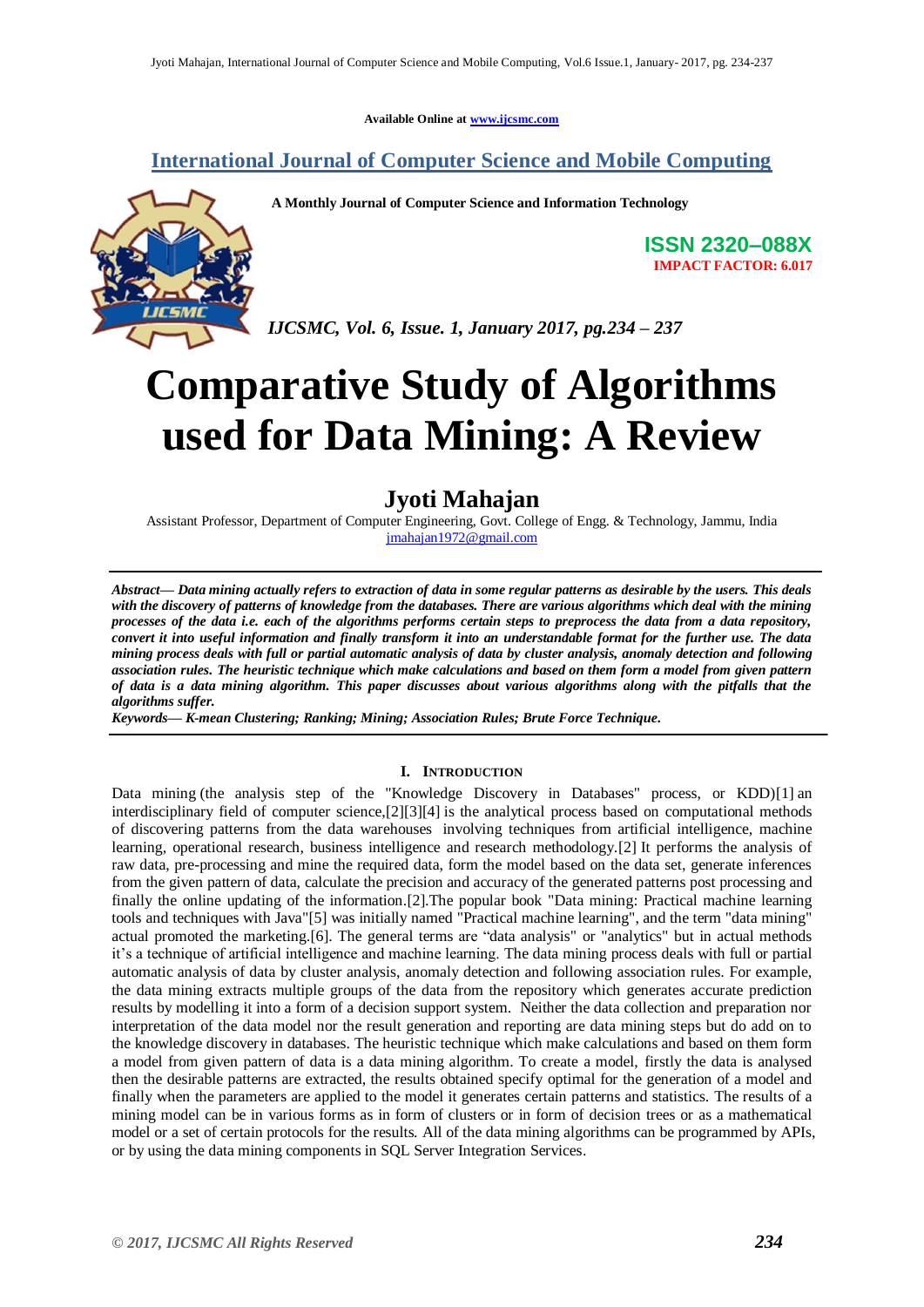#### **II. ALGORITHMS USED**

Various algorithms have been designed for mining the data and assigning ranks to the data sets from the datarepository. These algorithms can generate results in various forms as clusters, graphs, association rules, matrices and coordinate values.

#### **1. Hits Algorithm**

Hypertext Induced Topic Search was the algorithm given by Klienberg where the search is query dependent. [7]. There are two kinds of web pages – hubs and authorities. The HITS algorithm consider World Wide Web as directed graph G(V,E), where V are vertices and E are edges. The vertices are the pages and edges are the links between the pages. It has two steps: Sampling Step which forms a set of desired pages for the given user defined query and Iterative Step which finds the Hubs and Authorities using the output of sampling step. The edges forms the in degree which gives the authority pages in the graph and the out degree give the hub pages in the graph. In this algorithm the query is given according to the requirement of the user and the algorithm traverse through the base set S and then from the base set it forms the root set R by adding all the pages along with the OUT(R) and IN(R) forming an adjacency matrix L where the entry is 1 if the link exist between any two pages and 0 if the link does not exist. Then from the set R two sets are obtained set A and set H where  $A = L<sup>T</sup>$ . H and  $H = L.A$ . Then report the pages with largest value of x coordinate as authorities and the pages with largest value of y coordinate as hubs. HITS algorithm is query dependent so helps in easy retrieval of data but is sometimes slow in action, may lead to spams and also leads to topic drift. It has to restart the computation every time a new page is added.

#### **2. Page Rank Algorithm**

Page Rank algorithm is based on assigning priority or rank to each page. The pages are categorized are Very Relevant Pages (VR), Relevant Pages (R), Weakly Relevant Pages (WR) and Irrelevant Pages (IR).Very Relevant Pages (VR) are pages which contain the most relevant information in context with the query. Relevant Pages (R) are relevant butnot with important information about a query. Weakly Relevant Pages (WR) has the keywords from the query but no relevant information. Irrelevant Pages (IR) have neither the relevant information norkey words [7]. Page Rank algorithm is based on a Crawler- retriever the contents of the required query forming a set of relevant pages, Indexer- stores by giving indices to relevant pages, Ranker- assigns a priority or rank to each page and the Retrieval Engine- performs a look up in the rank indices based on highest rank value. Google is based on Page Rank algorithm. It is query independent algorithm so no such spam is generated and it is faster. It can rank the pages even in the offline mode. Due to lack of query dependence it favors pages accessed former and the latter pages have lesser number of links.

#### **3. K – Means Clustering Algorithm**

K-means clustering algorithm is based on the grouping of organized clusters [8]. It works on the principle of increasing the intra class similarities and decreasing the interclass dissimilarities. This technique is used in color pallets on old graphical displays, web mining, medical imaging and vector quantization. K-Means is an unsupervised form of learning it consists of attributes n- total number of data elements in a data set to be clustered, k- centroid for each cluster, i- number of elements in each cluster and d- distance vector to associate the data items in each cluster. Initially the k centroids are defined for each of the cluster. Retrieve each point from the data set and associate it to the nearest centroid. Recalculate the K new centroids so that the clusters formed contains approximately same number of elements. The data points in the data set are again rebound to the K new centroids formed. This way the process is repeated until there is no further change in the position of K centroids. The main objective is to minimize the objective function which actually calculates the distance vector. The distance vector is calculated based on Minskowski, Manhattan (Block) or Euclidian distance. This algorithm hence is of utmost importance where simplification and pattern detection are required. The pitfalls are that there's no way to initialize it until k is known and is based on mean values so the outliers may lead to discrepancies.

#### **4. Online Page Importance Computation**

With the pitfalls of the HITS algorithm the OPIC gained importance. It's based on easy computations whenever a new page is added. It uses less number of resources and whenever a page is visited at the same time it's importance is calculated. The basic idea is that cash is initially distributed to all the pages in web equally. Any page we access we know about the pages its pointing to at no cost. The cash of the page is recorded in the history. Now, when a page i is being crawled i.e. it's being referred to or accessed then its cash is equally distributed to all the pages to which the former page was pointing to and hence it's added to the credit history of the page. Reset the value of cash of the former page i to 0. This is done each time we read a page. Thus cash and credit history are two parameters on which OPIC is based on. Cash is the sum of cash obtained by the page since the last time it was crawled and Credit History is the sum of the cash obtained by the page since the start of the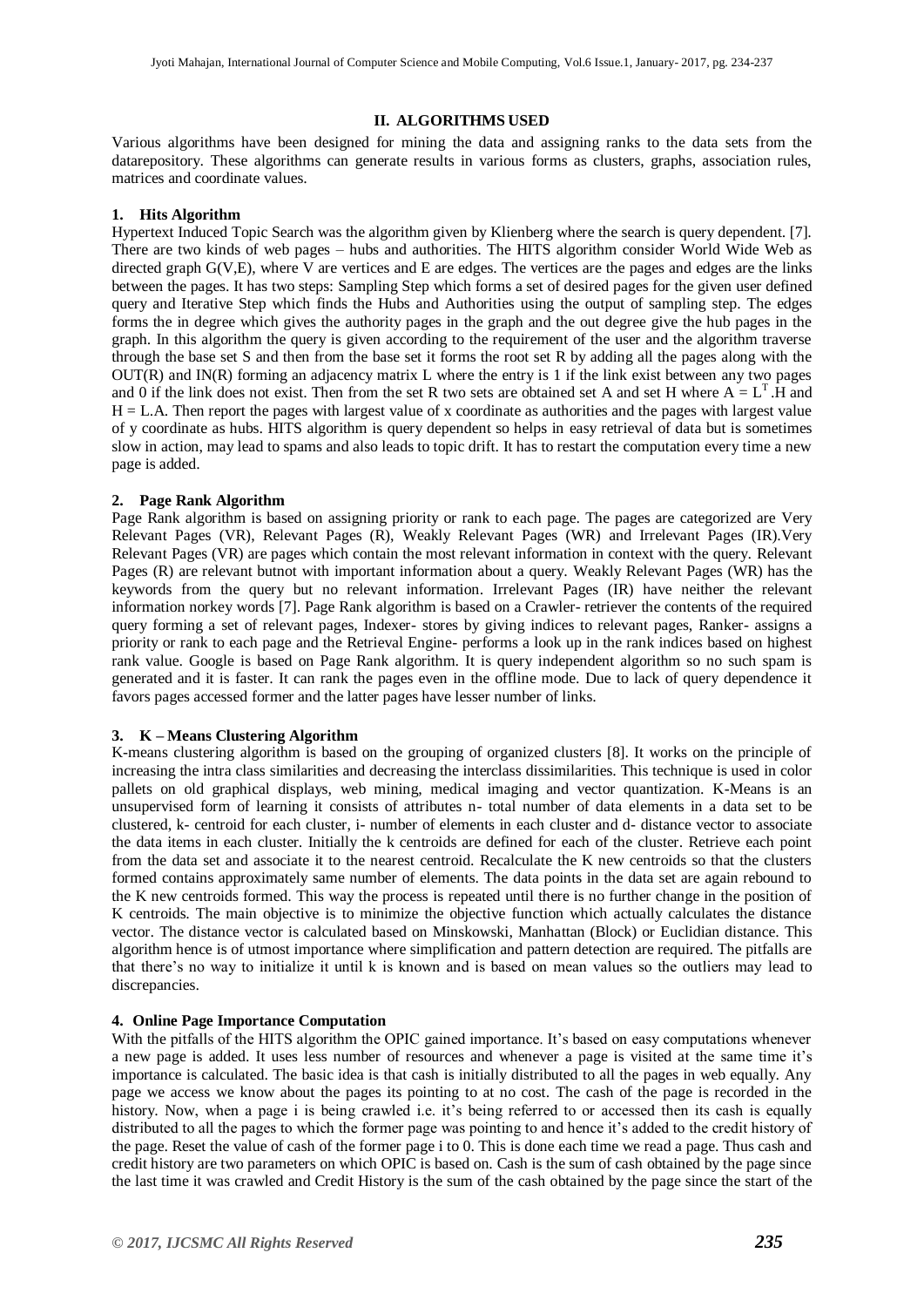algorithm until the last time it was crawled. Main memory stores the cash while the disk stores the credit. It provides enough information to compute the importance of the pages and dynamic graphs can be handled by this analytical model. It requires less storage resources, less CPU, memory and disk access and is easy to implement. [9]

#### **5. Apriori Algorithm**

The algorithms are compared in the following Table 1

Apriori algorithm was given by R Aggarwal and R Srikant who applied it on transactional databases for the extraction and mining of the relevant data by applying a brute force method. This algorithm is based on the association rules and support and confidence parameters. The association rule so formed can be Boolean or quantitative. In order to find the frequent item set check the minimum support threshold (minsup) as in case if the greater the support value of a data item from the minsup more frequent is the data item. For a given transaction T goal of the association rules is find all data items with support value greater than or equal to minsup and confidence value greater than or equal to minconf (minimum confidence value). Apriori uses a "bottom up" approach where each data item is taken and extended to form subsets of related items and then these subsets or groups of items are tested against the data. The algorithm terminates when no further successful extensions are found. Apriori uses [breadth-first search](http://en.wikipedia.org/wiki/Breadth-first_search) and a [Hash tree](http://en.wikipedia.org/wiki/Hash_tree_(persistent_data_structure)) structure to count item sets efficiently. It generates candidate item sets of length K from item sets of length K - 1. Then it prunes the candidates which have an infrequent sub pattern. It actually follows a two-step approach joining and pruning. Joining includes the generation of the frequent item sets and pruning includes the formation of association rules to check for all the data items in the sets. [10]. Thus it actually follows a brute force technique. It's very cumbersome to retrieve the frequent data sets in case of large transactional databases which add to the pitfalls of Apriori algorithm. Also it's quite a time consuming process if there are large number of data items set with same support value as the algorithm will repeatedly scan the database.

| <b>Algorithm</b>           | <b>Hits</b>                                                                      | <b>Page Rank</b>                                                                            | <b>K-Means</b>                                                                        | Opic                                                                       | Apriori                                                                           |
|----------------------------|----------------------------------------------------------------------------------|---------------------------------------------------------------------------------------------|---------------------------------------------------------------------------------------|----------------------------------------------------------------------------|-----------------------------------------------------------------------------------|
| <b>Mining</b><br>technique | WSM and WCM                                                                      | <b>WSM</b>                                                                                  | Clustering                                                                            | WSM and WCM                                                                | <b>Brute Force</b><br>Technique                                                   |
| Working                    | Compute hub and<br>authority scores of n<br>highly relevant pages on<br>the fly. | Compute scores at<br>indexing time.<br>Results are sorted<br>acc. to high rank of<br>pages. | Compute position of<br>data items based on<br>the centroids of the<br>clusters formed | Compute cash and<br>credit history of all<br>the recently crawled<br>pages | Compute support<br>threshold based on<br>which association<br>rules are generated |
| Input<br>parameters        | Backlinks, Forward<br>Links & content                                            | <b>Backlinks</b>                                                                            | Value of k and data<br>items                                                          | Contents and<br>dynamically obtains<br>all links                           | Minimum support<br>threshold and<br>contents                                      |
| Advantage                  | Query dependent                                                                  | Faster and does not<br>support spam                                                         | Simple and easy<br>implementation                                                     | less CPU, memory<br>and disk access                                        | Easy retrieval for<br>frequent sets                                               |
| <b>Disadvantage</b>        | Topic drift and<br>Efficiency problem                                            | Query independent                                                                           | Dependent on K                                                                        | Lot many<br>calculations need to<br>be done                                | Time consuming and<br>requires more space                                         |
| Complexity                 | $<$ O(log N)                                                                     | O(log N)                                                                                    | O(log k)                                                                              | O(1)                                                                       | O(N)                                                                              |

#### **III.COMPARATIVE ANALYSIS**

**Table 1: Comparison of various algorithms**